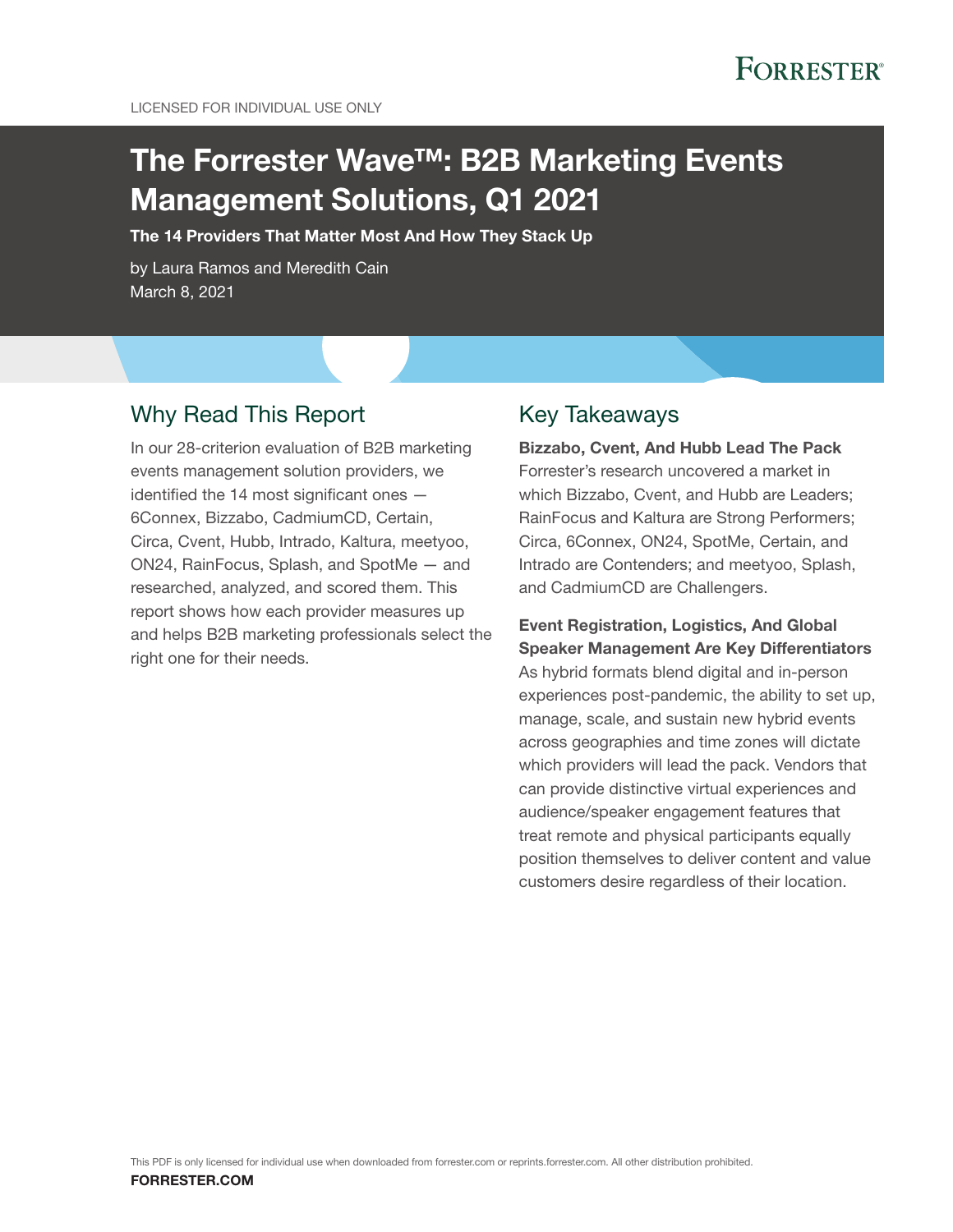# The Forrester Wave™: B2B Marketing Events Management Solutions, Q1 2021

The 14 Providers That Matter Most And How They Stack Up

by [Laura Ramos](http://www.forrester.com/go?objectid=BIO827) and [Meredith Cain](http://www.forrester.com/go?objectid=BIO10844) with [Caroline Robertson,](http://www.forrester.com/go?objectid=BIO11764) [Robert Perdoni,](http://www.forrester.com/go?objectid=BIO12364) and Kara Hartig March 8, 2021

# Table Of Contents

- 2 Hybrid Experiences Will Dominate Marketing Events After 2021
- 3 Evaluation Summary
- 5 Vendor Offerings
- 6 Vendor Profiles

Leaders

Strong Performers

**Contenders** 

**Challengers** 

13 Evaluation Overview

Vendor Inclusion Criteria

15 Supplemental Material

# Related Research Documents

[Increase B2B In-Person Event Payoff With Digital](http://www.forrester.com/go?objectid=RES131781)  [Immersion](http://www.forrester.com/go?objectid=RES131781)

[Now Tech: B2B Event Management Software, Q2](http://www.forrester.com/go?objectid=RES144377)  [2019](http://www.forrester.com/go?objectid=RES144377)

[Now Tech: B2B Online Event Technologies, Q3](http://www.forrester.com/go?objectid=RES161315)  [2020](http://www.forrester.com/go?objectid=RES161315)



Share reports with colleagues. Enhance your membership with Research Share.

## **FORRESTER®**

Forrester Research, Inc., 60 Acorn Park Drive, Cambridge, MA 02140 USA +1 617-613-6000 | Fax: +1 617-613-5000 | forrester.com

© 2021 Forrester Research, Inc. Opinions reflect judgment at the time and are subject to change. Forrester®, Technographics®, Forrester Wave, TechRadar, and Total Economic Impact are trademarks of Forrester Research, Inc. All other trademarks are the property of their respective companies. Unauthorized copying or distributing is a violation of copyright law. Citations@forrester.com or +1 866-367-7378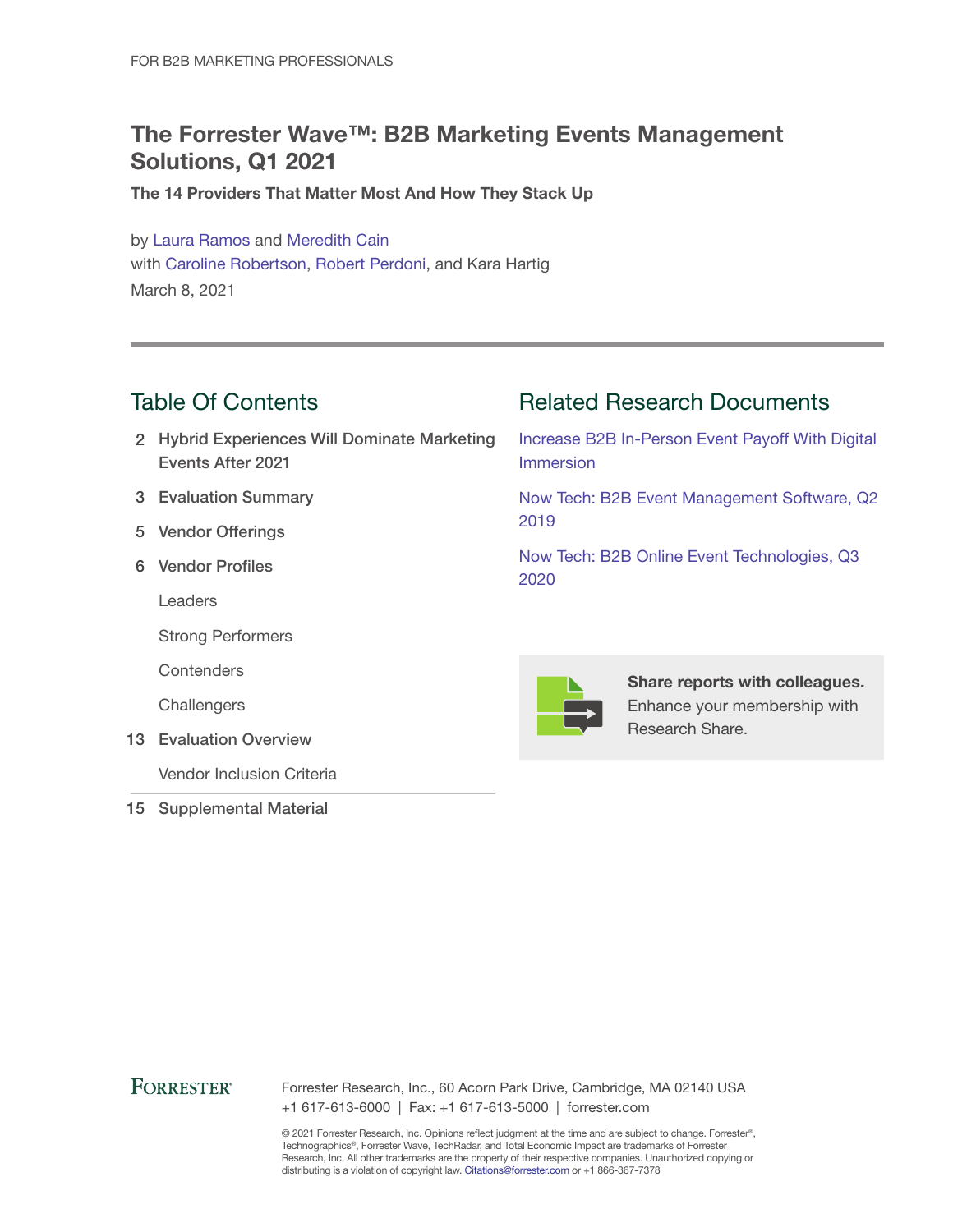# Hybrid Experiences Will Dominate Marketing Events After 2021

2020 will be remembered as the year when a global pandemic tossed B2B marketers into the deep end of the digital pool. By March 2020, governments were issuing shelter-in-place orders that forced event teams to cancel or convert a throng of spring conferences into virtual versions.<sup>1</sup> Online event technology and service providers went into overdrive attempting to satisfy demand through the fall. Physical event management software providers scrambled to add digital capabilities or integrate with partners that did.<sup>2</sup> Videoconferencing, streaming video, webinar platforms, and other digital contentoriented solutions raced to reposition feature sets as the answer to the virtual event question.<sup>3</sup>

Amid this Wild West of activity, event teams and B2B marketers managed to heroically pull off an array of successful conferences, summits, and trade shows. They also learned key lessons about how digitally enhancing physical events can enrich relationships with customers, turn event-specific data into helpful insight, reach bigger audiences, and give attendees more access to the content they value.<sup>4</sup> As event professionals begin to plan for the return of in-person gatherings in late 2021 and beyond, the vast majority now believe in-person and virtual audiences, presenters, and experiences will intertwine forever.<sup>5</sup>

As a result of these trends, marketing events management software customers should look for providers that:

- Handle hybrid events faultlessly. Almost unanimously, B2B marketers say their future events will include a higher component of digital capabilities aimed at engaging prospects and serving customers who choose to participate from afar.<sup>6</sup> To deliver virtual experiences that give remote attendees commensurate value to those participating in-person, top solutions are adding or upgrading digital attendee communications, registration and ticketing, and remote sponsor interaction capabilities. They're also automating a broader range of physical logistics, touchless badging/check-in, attendee activity analysis, mobile apps, and interpersonal networking features.
- Help event teams manage speakers and content in one intuitive interface. Among reference customers surveyed, 75% said virtual event participants found access to on-demand sessions most valuable.<sup>7</sup> One reference advised, "Keep the bar for content and speakers high if you want your audience to return." In response, marketing event solutions are incorporating native content capture and delivery features, with a primary focus on video, to differentiate offerings. Streamlining speaker management with collaborative ways to review content and deliver feedback helps teams get the most from their presenters. Innovations that deliver real-time interaction and feedback mechanisms help remote or in-person speakers engage with attendees, making the overall participant experience more personal and relevant.
- Treat remote and in-person attendees equally across the globe. Keeping remote attendees engaged was the biggest challenge for 61% of reference customers.<sup>8</sup> Top solutions respond with mobile and browser-based apps that use AI to infer interests and suggest relevant sessions, activities, exhibitors, or networking opportunities with other participants. As marketers leverage technology to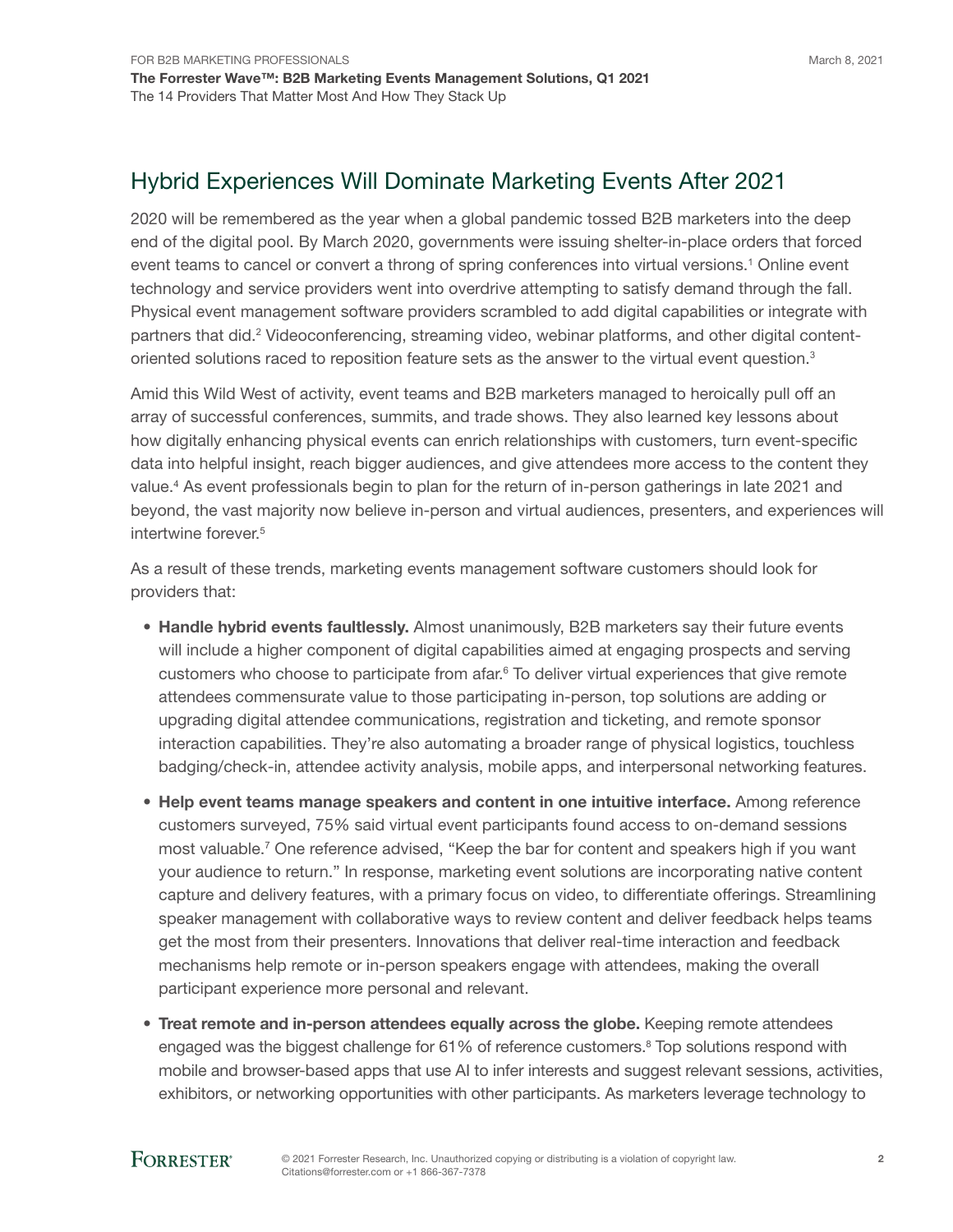take hybrid events global by localizing the core content for different markets, giving remote attendees an interesting, compelling experience will require improved capabilities in event syndication and analytics. And these capabilities must focus on insights that help marketers understand the ROI of individual events and the full impact their events portfolio is having on their business.

# Evaluation Summary

The Forrester Wave™ evaluation highlights Leaders, Strong Performers, Contenders, and Challengers. It's an assessment of the top vendors in the market and does not represent the entire vendor landscape. You'll find more information about this market in our reports on [online event technologies](https://www.forrester.com/go?objectid=res161315) and [event management software.](https://www.forrester.com/go?objectid=res144377)

We intend this evaluation to be a starting point only and encourage clients to view product evaluations and adapt criteria weightings using the Excel-based vendor comparison tool (see Figure 1 and see Figure 2). Click the link at the beginning of this report on Forrester.com to download the tool.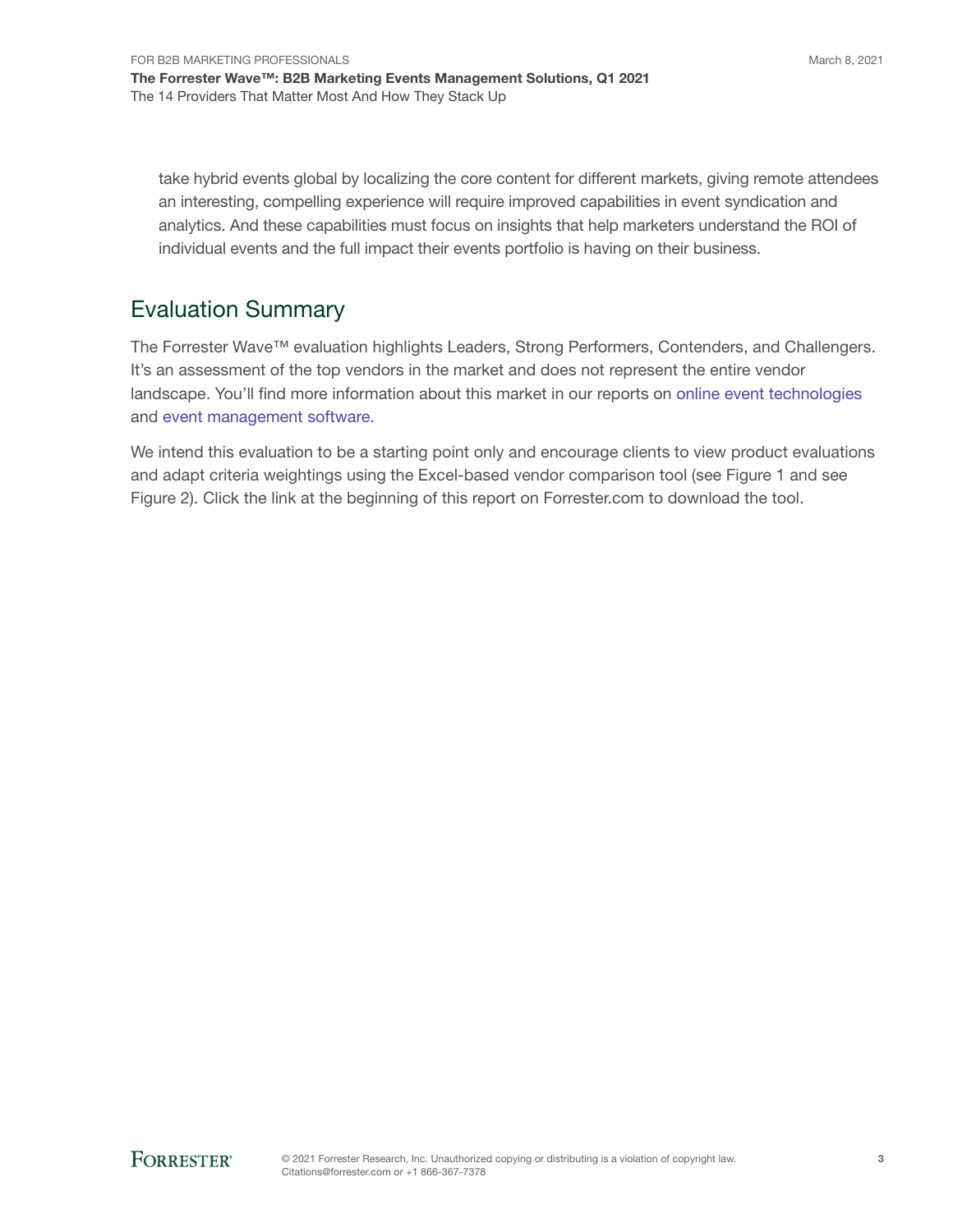FIGURE 1 Forrester Wave™: B2B Marketing Events Management Solutions, Q1 2021

# THE FORRESTER WAVE™

## B2B Marketing Events Management Solutions

Q1 2021



\*A gray bubble indicates a nonparticipating vendor.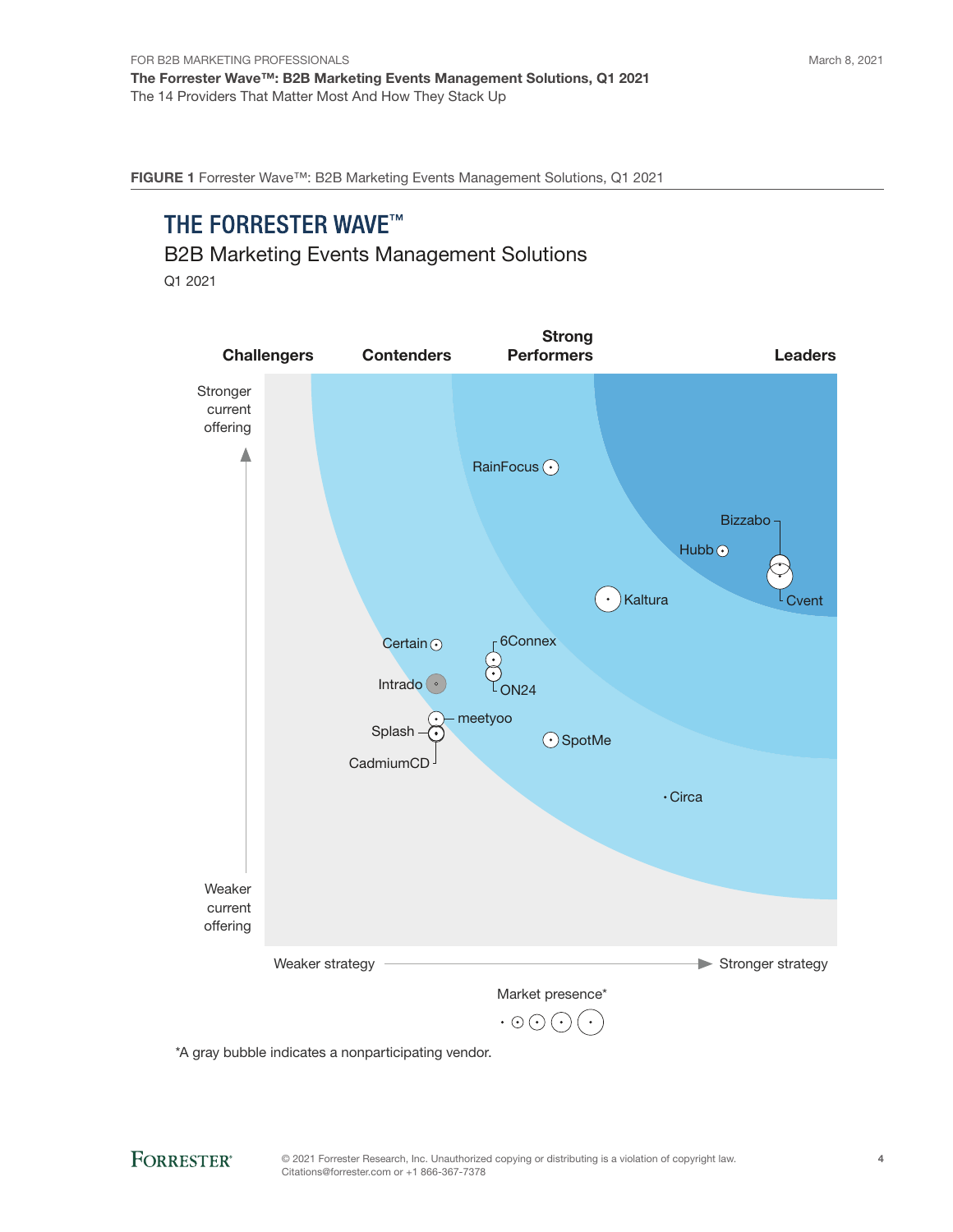FIGURE 2 Forrester Wave™: B2B Marketing Events Management Solutions Scorecard, Q1 2021

|                                                     | Forrester string | CadmiumCD<br>Raintocus<br>GConner<br>Bitcheso<br>meetyoo<br>$\gamma^\mathtt{b}$ |
|-----------------------------------------------------|------------------|---------------------------------------------------------------------------------|
|                                                     |                  | Intrado<br>Spottyle<br>Katura<br>Certain<br>Cyent<br>Hubo<br>Circa<br>$Q_{Z}$   |
| <b>Current offering</b>                             | 50%              | 2.50 3.33 1.85 2.63 1.30 3.23 3.45 2.29 3.03 1.98 2.38 4.18 1.86 1.80           |
| Event organization<br>and management                | 25%              | 2.20 3.10 2.30 2.80 0.70 3.10 4.00 2.05 3.30 1.60 1.90 4.40 1.65 1.30           |
| Audience<br>engagement and<br>interaction           | 25%              | 3.30 3.00 1.90 2.30 0.95 2.30 4.40 2.30 3.60 3.00 3.00 4.00 2.00 2.00           |
| Marketing support                                   | 25%              | 1.70 4.20 1.70 3.00 3.30 3.00 2.80 2.80 2.60 1.40 1.70 4.20 2.30 1.90           |
| Professional<br>support services                    | 25%              | 2.80 3.00 1.50 2.40 0.25 4.50 2.60 2.00 2.60 1.90 2.90 4.10 1.50 2.00           |
| <b>Strategy</b>                                     | 50%              | 2.00 4.50 1.50 1.50 3.50 4.50 4.00 1.50 3.00 1.50 2.00 2.50 1.50 2.50           |
| Category vision                                     | 25%              |                                                                                 |
| Execution<br>roadmap                                | 25%              | 1.00 5.00 1.00 3.00 5.00 5.00 3.00 1.00 3.00 1.00 1.00 1.00 1.00 3.00           |
| Partner and<br>community<br>ecosystem               | 25%              | 1.00 3.00 3.00 1.00 1.00 5.00 5.00 1.00 3.00 1.00 3.00 3.00 3.00 3.00           |
| Market<br>differentiation                           | 25%              |                                                                                 |
| <b>Market presence</b>                              | 0%               | 3.00 3.33 2.33 2.00 1.00 4.67 1.33 3.33 5.00 3.00 3.00 3.00 2.67 3.00           |
| Operating revenue<br>and trajectory                 | 33%              | 2.00 2.00 2.00 3.00 1.00 4.00 1.00 5.00 5.00 2.00 3.00 4.00 3.00 4.00           |
| Customer base<br>and event<br>attendance<br>numbers | 33%              | 2.00 5.00 4.00 2.00 1.00 5.00 2.00 4.00 5.00 4.00 3.00 4.00 4.00 2.00           |
| Global footprint                                    | 33%              | 5.00 3.00 1.00 1.00 1.00 5.00 1.00 1.00 5.00 3.00 3.00 1.00 1.00 3.00           |

All scores are based on a scale of 0 (weak) to 5 (strong). \*Indicates a nonparticipating vendor.

# Vendor Offerings

Forrester included 14 vendors in this assessment: 6Connex, Bizzabo, CadmiumCD, Certain, Circa, Cvent, Hubb, Intrado, Kaltura, meetyoo, ON24, RainFocus, Splash, and SpotMe (see Figure 3).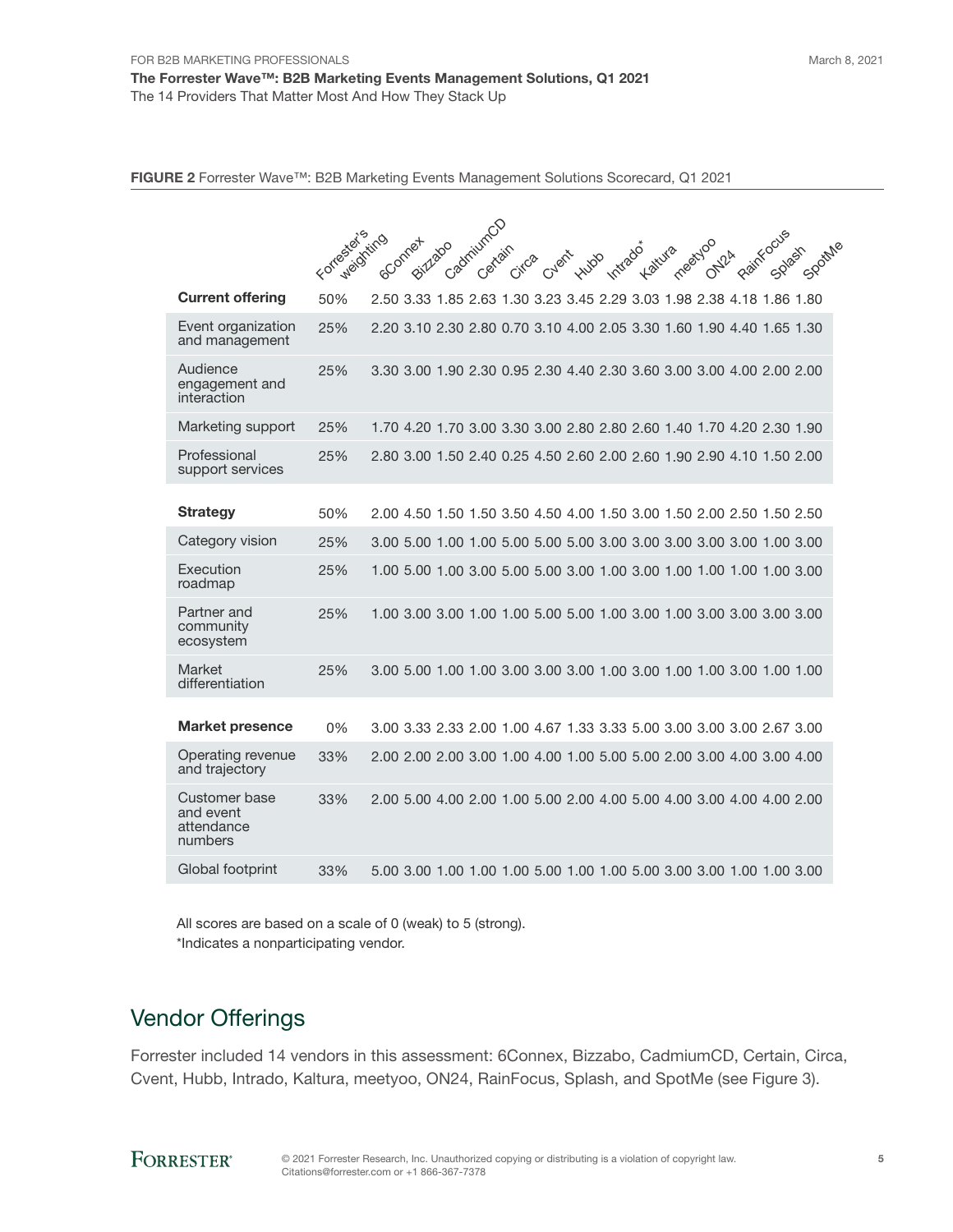| Vendor         | <b>Product evaluated</b>                    |
|----------------|---------------------------------------------|
| 6Connex        | <b>6Connex VEP</b>                          |
| <b>Bizzabo</b> | Bizzabo's Event Success Platform            |
| CadmiumCD      | EventScribe                                 |
| Certain        | Certain Digital                             |
| Circa          | Circa                                       |
| Cvent          | Cvent Event Marketing & Management Platform |
| Hubb           | Hubb Event Management Platform              |
| Intrado        | Intrado Virtual Events                      |
| Kaltura        | <b>Kaltura Virtual Events</b>               |
| meetyoo        | ubivent                                     |
| <b>ON24</b>    | <b>ON24 Platform</b>                        |
| RainFocus      | RainFocus                                   |
| Splash         | Splash                                      |
| SpotMe         | SpotMe Anywhere                             |

#### FIGURE 3 Evaluated Vendors And Product Information

# Vendor Profiles

Our analysis uncovered the following strengths and weaknesses of individual vendors.

#### Leaders

• Bizzabo deftly addresses complex event management requirements. Bizzabo entered the events space in 2012 as a mobile app provider similar to DoubleDutch (acquired by Cvent) but evolved quickly into a more comprehensive solution. Its modern architecture and clean UI delivers intuitive capabilities for setting up registration processes, designing browser/mobile interaction pages, configuring overall event logistics, and measuring event outcomes. After completing a \$138 million funding round in 2020, Bizzabo is well positioned to blend physical and virtual interactions into hybrid events that perform reliably. Its roadmap ambitiously plans to deliver differentiated customer experiences that include real-time audience engagement, networking recommendations, and 1:1 or small group meeting management to enable in-person and remote audiences to reach parity.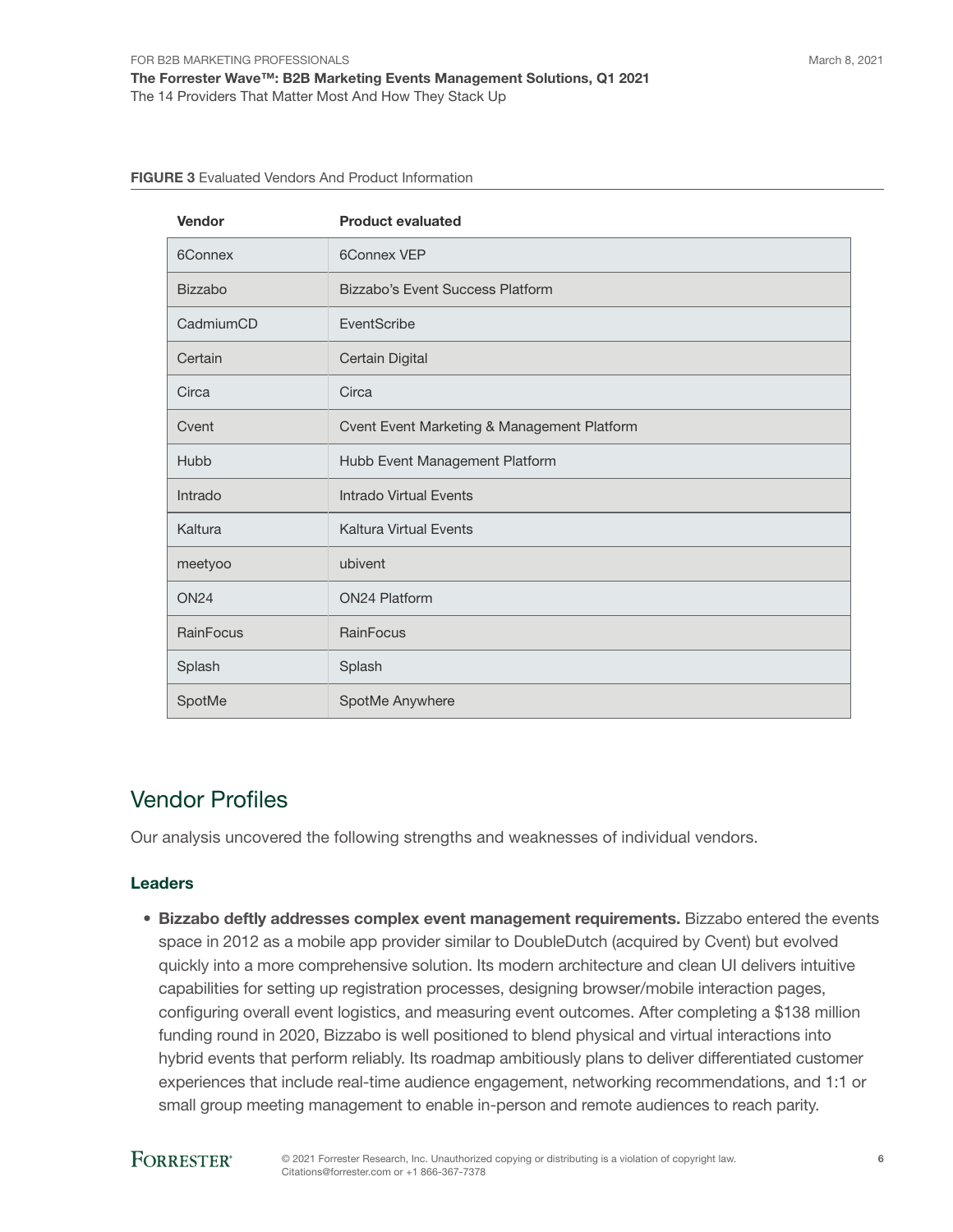While Bizzabo has demonstrated enterprise-scale virtual capabilities, it needs to address gaps in physical event requirements such as venue sourcing; travel and accommodations; budget management; and seamless handling of ad hoc, sales, or interpersonal meetings — instead of relying on partners to deliver this today. Customer references raise our confidence that Bizzabo can pull this off because compliments about responsiveness and the ability to incorporate customer feedback quickly were plentiful and consistent. Bizzabo's digital simplicity also makes its solution well suited for field marketing and distributed events teams hosting a series of large-scale sophisticated events, where willingness to act as a design partner is a plus.

• Cvent sets its sights on an event future where hybrid versions dominate. With a 21-year tenure in event technology and extensive hotel and venue sourcing offerings, Cvent stands apart as the platform of choice for marketers and event professionals. Cvent product designers quickly updated the firm's app and platform, while accelerating integrations with key video content management and online meeting partners, to help its clients make 70,000 physical events virtual during the COVID-19 pandemic. Laser-focused on attendee management and logistics, Cvent's registration processes, event production, training, and customer services stand apart. They allow marketers and event professionals to handle a broad range of event formats from smaller field events to industry-leading conferences, with increasing capability around digital experiences.

With more than 30,000 customers, Cvent satisfied virtual event managers in this captive market by adding just enough capability to support their digital-only needs while holding off more technologically modern competitors. To keep pace, Cvent will need to address relative weaknesses in remote attendee engagement features such as gamification and social media interaction, networking, and platform user experiences. Reference customers want a platform refresh to counter a "long in the tooth" UI and a patched-together feel due to integrating multiple acquisitions over time. Despite these shortcomings, Cvent remains a popular option for marketers and event professionals at midsize through enterprise firms.

• Hubb excels at delivering distinctive online experiences marketers value. After securing its first funding round (Series A) in 2016, Hubb grew rapidly by offering immersive 3D digital experiences that set its virtual events apart from those on webinar or online meeting platforms. People attend events to make human connections, and this principle — along with more than 20 years in the events industry — drives Hubb founders to take events beyond the limits of a physical venue and turn them into marketing assets. Hubb shines in all areas of attendee engagement from audience participation features, digital reactions, recommendations on networking, and facilitated brainstorming that simulates the hallway conversations and serendipitous interactions event attendees cherish.

Despite a fast break out of the gate, Hubb is a small, growing company with fewer than 100 employees. With revenues poised to almost double short-term, Hubb will put those financial gains to work. It will enhance speaker content capture, increase out-of-the-box integrations with marketing technology (martech) stack incumbents, add localization support, and scale its business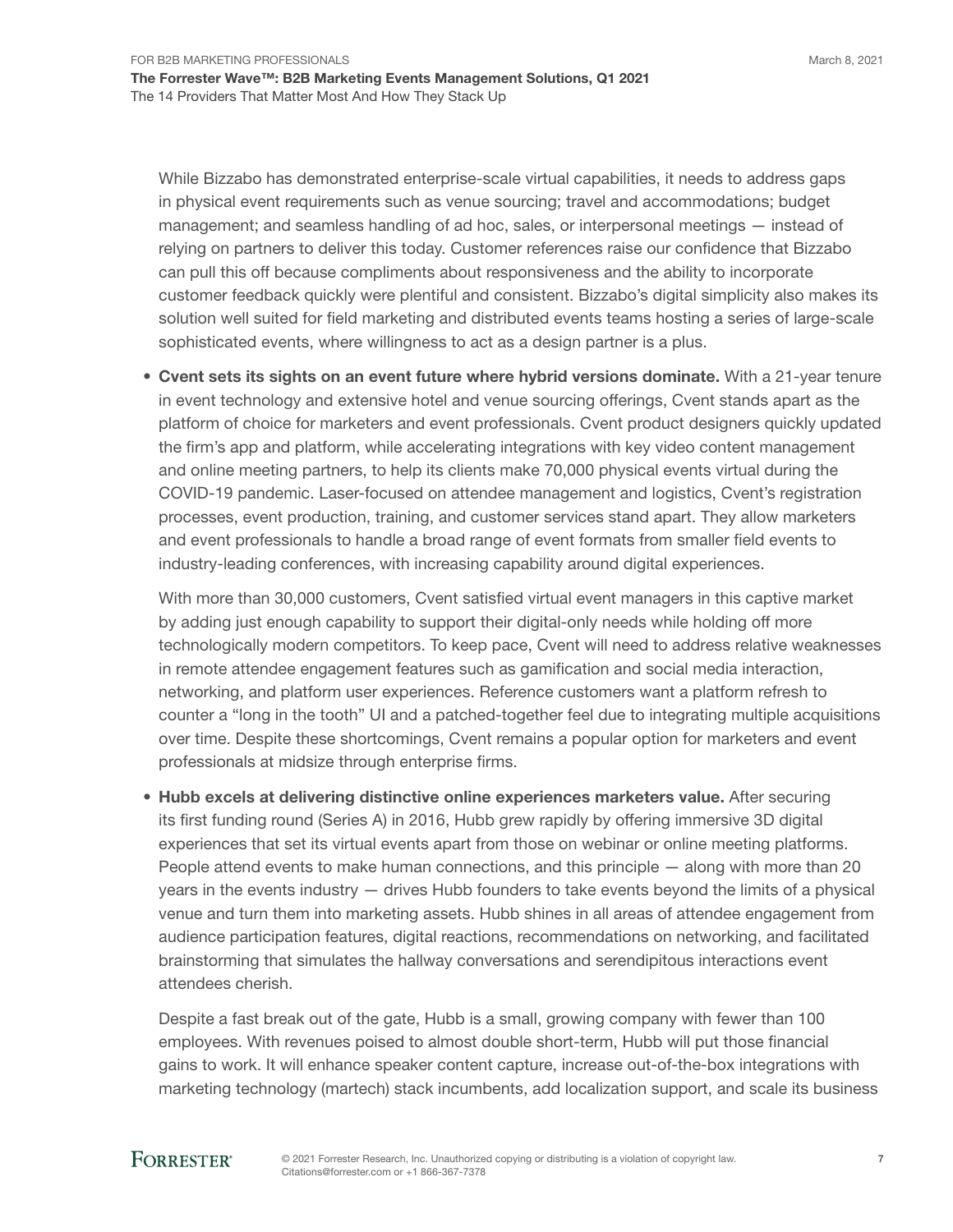globally, all while demonstrating a seamless ability to serve in-person and remote audiences at parity. Hubb also needs to build a broad ecosystem of creative design and marketing partners to continue to delight marketing teams whose expectations will change from delivering differentiated virtual events to creating experiences that foster person-to-person engagement. Today, Hubb is a solid fit for midmarket companies with teams wanting innovative ways to digitally engage buyers and large enterprise companies looking to expand a growing events portfolio.

#### Strong Performers

• RainFocus boosts event demand gen by combining data and marketing automation. Having provided technology innovation to the events industry since the late 1990s, RainFocus executives now count Oracle Openworld, VMworld, Cisco Live, and several marquee IBM events among their successes because they combine data management savvy with a deep understanding of the events business. RainFocus's capabilities for agenda management, session engagement, nonspeaker content sharing, lead management, event data management, and communications stand apart in this market. It boasts among the broadest list of out-of-the-box technology integrations, training and support services, and native onsite production and rentals services, making it an all-in-one contender for hybrid events leadership when in-person returns.

Originally targeting physical events automation, RainFocus struggled financially with the switch to all-digital early during the COVID-19 pandemic as physical event sales dropped and digitalonly grew at a slower rate. While customer references for high-visibility digital events praised RainFocus's scalability and bandwidth, we learned that performance issues can crop up occasionally. To deliver a truly immersive and engaging customer experience — with parity for in-person and remote audiences — RainFocus needs to develop or partner to deliver more ways for event teams to amplify the look, feel, creativity, and consistency of the digital side of the experience and distinguish its online events from webinars. Today, RainFocus best suits companies hosting large, complex B2B conferences or summits with thousands of attendees and a wide array of partner, session, and mainstage requirements.

• Video expertise lets Kaltura turn marketing events into high-end productions. Founded in 2006 as a cloud-based video technology company, Kaltura's core business revolves around delivering engaging live or prerecorded video for communication, collaboration, learning, and entertainment. Kaltura virtual events deliver standout capabilities in content capture, live delivery at scale, and session engagement. Customer references highlight strengths in audience interaction and engagement, especially when using video to interact with prospective attendees, to support virtual networking, and to maintain a high level of engagement during the event.

Kaltura specializes in large-scale events, and creating inspired video that makes presenters shine requires significant production labor and handholding today. Reference customers expressed dissatisfaction with the amount of manual activity and prep that using Kaltura required ahead of event broadcasts. To capture more enterprise B2B business, Kaltura must shore up weaknesses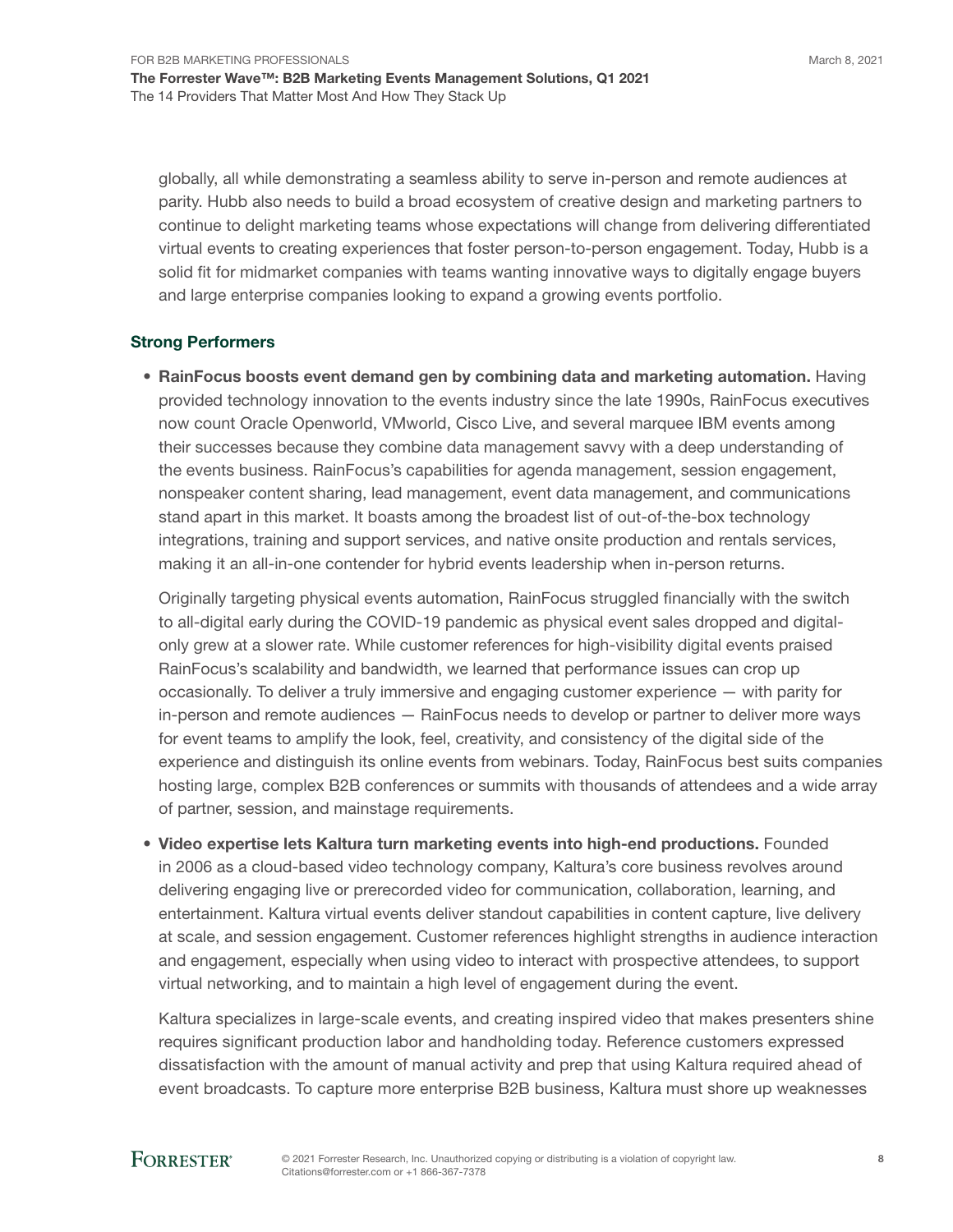in attendee lead management, localization, and overall ease of use. Fortunately, Kaltura has the revenue, customer base, and growth trajectory to address these issues, give customers more selfservice capabilities around event design and management, and improve their ability to host events for in-person and remote audiences with equity. For enterprise event teams looking for a platform that goes beyond talking-head content and sessions, Kaltura combines unique branding, creative delivery, learning experiences, and a consumer-friendly look and feel in one immersive online event experience.

#### **Contenders**

• Small but clever Circa performs double duty as a marketing automation platform. Founded in 2016, EventGeek relaunched itself as Circa in 2020 with a new focus on helping B2B marketers use events as a marketing channel. This nimble team of 15 people, backed by a slew of pending patents, delivers a sleek platform for data-driven field and demand marketing teams. Using exceptional lead management capabilities, Circa captures and integrates attendee data to update opportunity qualification scores, drive sales interactions through real-time next-action notifications, and provide native calendaring for one-on-one meetings and breakout sessions. Collecting participation data across all these elements, and across multiple events, allows Circa to give marketers an accurate perspective on the ROI of their event portfolio.

Circa's early-stage status and focus on physical events means it has some major holes to fill in overall event setup and speaker management; content capture and delivery; track session engagement; and production, creative, and training services. This makes Circa a better fit for midmarket companies of 1,000 employees or more who use another technology for registration, ticketing, and logistics but need to better understand and improve returns across multiple events. Going forward, watch for Circa to play a bigger role in aligning marketing and sales around customer engagement — starting with events but branching out from there — to deliver more effective digital demand-generating experiences.

• Virtual event trailblazer 6Connex supports the widest range of digital use cases. As early as 2009, 6Connex began delivering digital events that drive engagement at trade shows, summits, career and benefits fairs, staff recruiting, sales kickoffs and training, and employee townhalls. Acquired in late 2019 by hyper-niche software collector, Dura Software, 6Connex saw interest skyrocket in its virtual events platform during the COVID-19 pandemic, supported by strengths in rich 3D virtual experiences, content capture, and rich video/content delivery. Demonstrating a wide array of user experience (UX) and creative design, 6Connex creates destinations that eschew a typical lobby and conference-room layout in favor of something more engaging and immersive.

While customer references gave high marks to the virtual attendee experience and project management support, they were quick to point out the big learning curve required to perfect the UX. As 6Connex shifts more of its business toward large-scale enterprise events, it will need to improve agenda creation and management features that take attendees' interests into account.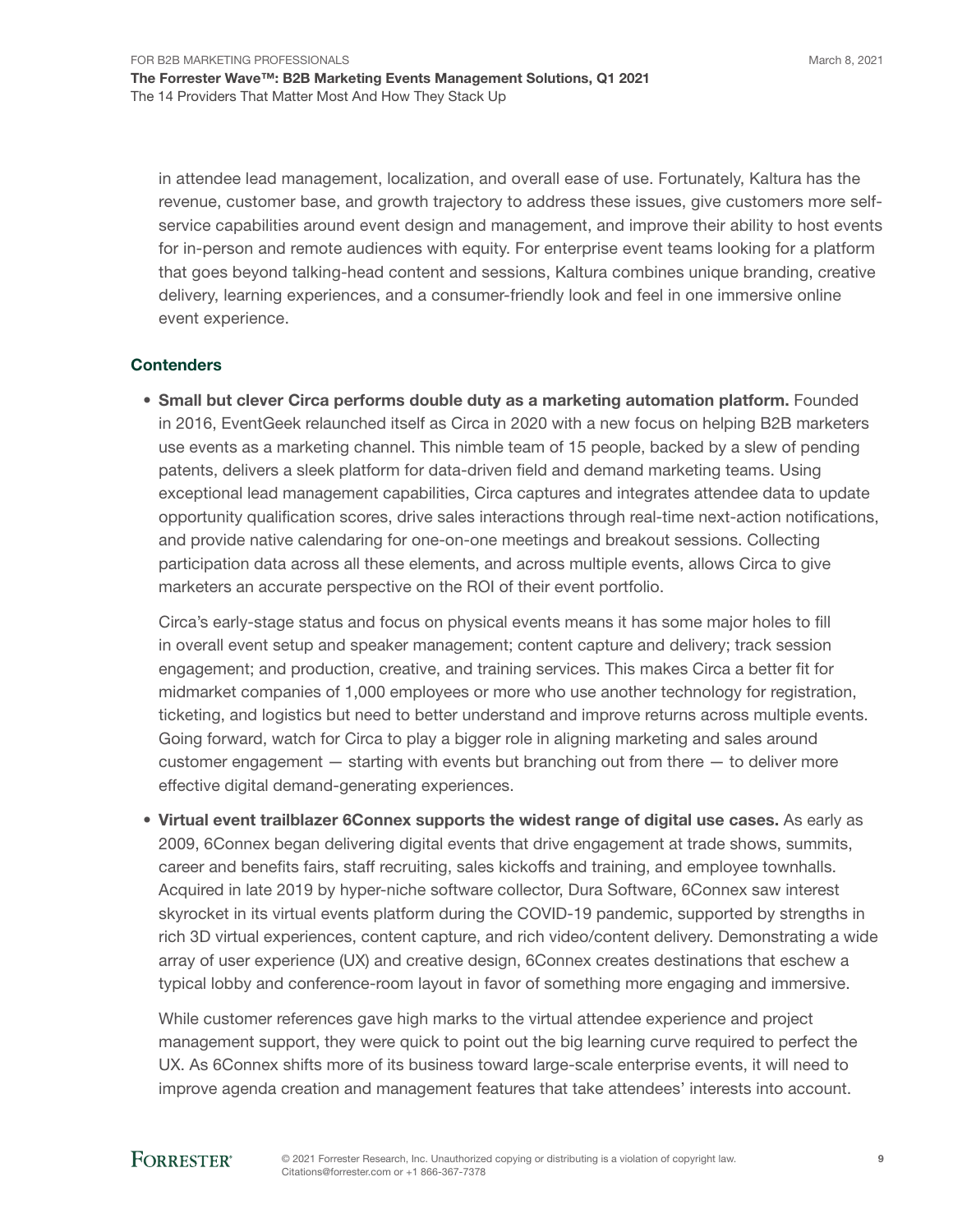Improving event communications and analytics, lead management, mobile interfaces, and updates of gamification and social sharing to enhance attendee engagement will also be necessary. Enterprise companies that want a single platform for managing marketing, employee, and staffing event needs should look closely at 6Connex.

• ON24 turns virtual events into long-lasting content experiences. As a premier provider of live webcasting technology, ON24 capitalized on new demand for digital-only events in 2020 by adding capabilities to its ON24 Elite platform. With a product line that extends from personalized rich-media landing pages targeting single accounts or audiences to an always-on engagement hub serving many, ON24 wants marketers to consider it as a one-stop shop for all their buyer engagement needs. Earning high scores for its content capture, live delivery, and localization capabilities sets ON24 up to turn event content into reusable marketing assets for increased longevity beyond the broadcast. Reference customers praise its global support, scalability, and ability to engage large, varied audiences at a competitive price point.

Facility with live delivery and digital interaction give ON24 a boost in the virtual events space, but time will tell if it can parlay this into digitally enhanced physical events as well. ON24 lacks support for travel and accommodations, venue management, speaker management, rich partner experiences, and event communications that a leading hybrid platform must deliver. ON24 also did not demonstrate support for tens of thousands of simultaneous attendees in a B2B enterprise setting. It also has room to improve in areas like event analytics, lead management support, and native event communications. For B2B marketers who perceive events as one element of a rich online content experience that lets prospects and customers sate their appetite for rich on-demand content as well as live experiences, ON24 offers a straightforward solution.

• DIY marketers favor SpotMe's simplicity and self-service approach. In 2012, spikes in mobile phone adoption made SpotMe's business building hardware devices that collected real-time feedback from in-person attendees obsolete. This prompted SpotMe to shift to delivering cloudbased event management software and allowed it to grow annual revenues steadily, increasing five-fold between 2012 and 2019. When the COVID-19 pandemic followed closely on the heels of a major business model/licensing change, SpotMe regrouped to deliver a native streaming engine and upgraded content management system to support live and on-demand formats. SpotMe delivers event engagement solutions that focus on attendee experiences instead of ultrasophisticated event design, logistics, and management.

Inundated with change, SpotMe emerged with an event management system that appeals to event marketers at firms with more than 1,000 employees who need a WordPress-like experience for setting up and managing uniquely branded events with a minimum of professional services help. While reporting that it lacks some more sophisticated capabilities, event managers find its streamlined, self-explanatory interface simple to use. Its lead management, communications, and analytics are more than adequate for marketers focused on using events to create engagement that drives more demand for their products and services. These capabilities and practices give SpotMe special appeal to marketing teams that want a lot of control without a steep learning curve.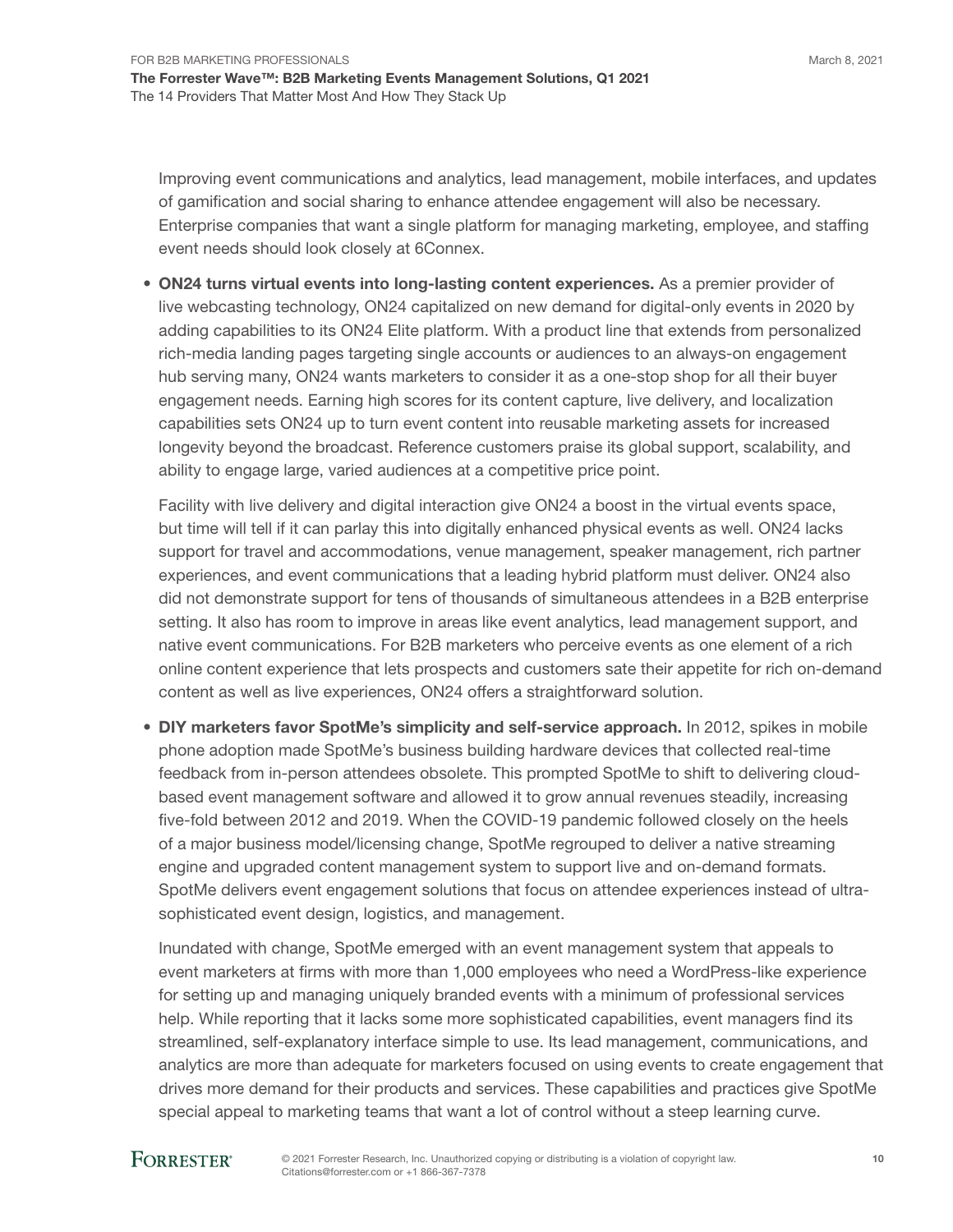• Certain shines at building data-rich attendee profiles and managing speakers. Launching in 2011 as a physical event platform, Certain delivers unique data management capabilities that help event teams better incorporate event interactions and information into their overall marketing data. It has a solid track record of managing diverse in-person logistics while delivering unique differentiators — including registration and check-in processes that progressively profile attendees to understand their interests and needs. Its speaker management capabilities stand apart with advanced abstract solicitation and speaker vetting. In 2019, it introduced the Certain Signal data management platform to enhance attendee data gathering, analyze engagement, derive marketing insights, and deliver relevant sales interactions.

The COVID-19 outbreak caused Certain to recalibrate during 2020. It invested in more digital/ video content delivery, session interactivity, and event communications (through mobile apps during events). Building on this, Certain still needs to close gaps in delivering key digital experience capabilities for content capture, virtual environments, and rich attendee interactions to reach parity across digital and physical experiences. Filling in these gaps will help raise Certain's profile among large enterprise-class event teams. But for now, the company remains a better fit for handling registration, communications, and data tracking for the thousands of small to midsize events that enterprise field and demand marketers rely on to generate leads and support sales.

• Intrado breathes new life into a legacy virtual event platform. Formerly known as West, Intrado is a conglomerate of digital media, enterprise collaboration and unified communications, life and safety, and health and wellness solutions that acquired one of the original online event platforms, INXPO, in 2018. Its offerings encompass live streaming, webcasts, virtual events, and video portals for on-demand, secure video communications. Coupling technical strengths in video/content delivery and 3D partner/exhibitor experiences with extensive production capabilities from its digital media division put Intrado on event managers' radar during the spring of 2020, which soon had them scheduling events well into the future to meet pandemic-induced demand.

Its core virtual event technology showed its age against newer born-in-the-cloud alternatives. So Intrado failed to earn high marks in key areas like event registration, venue management, agenda management, and attendee engagement — either while attending track sessions or navigating the online setting for networking opportunities. Capable of delivering rich 3D virtual venues with custom branding, Intrado design templates are still unoriginal. Content capture and preproduction can feel cumbersome and is subject to the availability of Intrado's internal services. Despite these shortcomings, Intrado remains a top choice for enterprise event teams who want turnkey service for delivering a highly scalable experience that feels like an event, not just a well-crafted landing page filled with video content. Intrado declined to participate in the full Forrester Wave evaluation process.

#### **Challengers**

• Meetyoo stylizes event experiences with streaming expertise and creative smarts. Originally an audioconferencing platform started in 1999, Berlin-based meetyoo acquired virtual event platform ubivents in 2016 to kickstart delivery of hybrid events long before the COVID-19 pandemic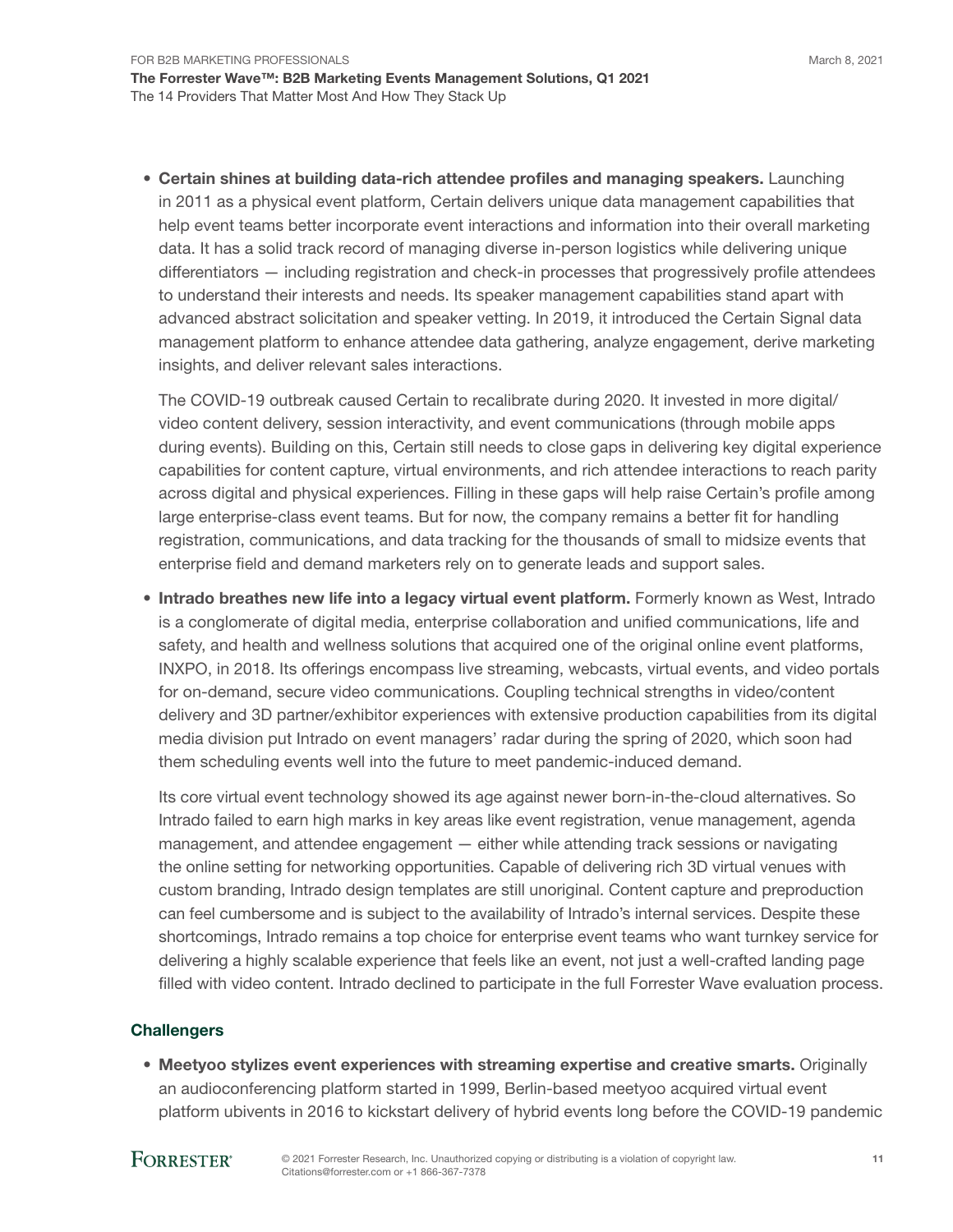accelerated demand for virtual events. Meetyoo delivers immersive 3D virtual environments that run the gamut from simulations of real venues — replete with avatars that interact with attendees virtually — to completely abstract or fanciful metaverses that take attendees into a different world. With strengths in video delivery and ingenious design, meetyoo plans to extend event experiences into a hybrid platform that can engage remote and in-person attendees through differentiated experiences, booth previews, and attendee/speaker networking that increases anticipation and amplifies engagement long before the main experience starts.

Meetyoo allows event teams to deliver visually stunning online environments. But much of this comes at a cost because clients must lean on project managers to deliver almost every event element including agenda and session management, registration setup, event configuration, email notifications, and in-session Q&A that competitors regularly supply as self-service options. Meetyoo must overcome shortfalls in event analytics, lead management, and native martech integrations to win over more enterprise marketers. A global customer base and an international focus make meetyoo's solution a good fit for marketers who run many regionally focused events, demand an attentive vendor experience, and want to differentiate their events with an ultracreative experience.

• Splash corrals rogue events while enabling superior cross-team collaboration. Privately held since its launch in 2012, Splash has put several rounds of funding totaling more than \$47 million to work helping marketers reuse event content, spin up small regional versions, and collaborate with sellers to reduce the costs of shadow events that happen on the sly. An extensive template library, drag-and-drop design capabilities, and the ability to duplicate events with just a few clicks let field marketers plan and execute local events without the headaches associated with running more sophisticated platforms. By combining event logistics, registration, and attendee engagement data across multiple similar events, Splash can serve as the single source of truth for marketing and sales teams to share planning responsibilities, execute local events more simply, and assess event outcomes and impact more accurately.

Focusing on smaller-scale repeatable events leaves gaps in several areas of Splash's offering that enterprise event managers will find important for supporting hybrid experiences. For example, Splash relies on partners to capture video content, enhance attendee engagement, and support in-session interactions. A lack of native lead management capabilities and a narrow range of professional support services currently narrow Splash's prospects. Companies that want to curtail off-the-books event spending can use Splash to repurpose vetted content and reuse it across derivative events such as roadshows, seminars, or prospect hospitality.

• CadmiumCD specializes in association and continuing education events. For more than 20 years, CadmiumCD has built a small but consistently performing business delivering event management software and services geared toward professional accreditation and continuing education. The platform allows association and corporate event managers to collect, organize, and share large amounts of content while soliciting abstracts from hundreds of speakers,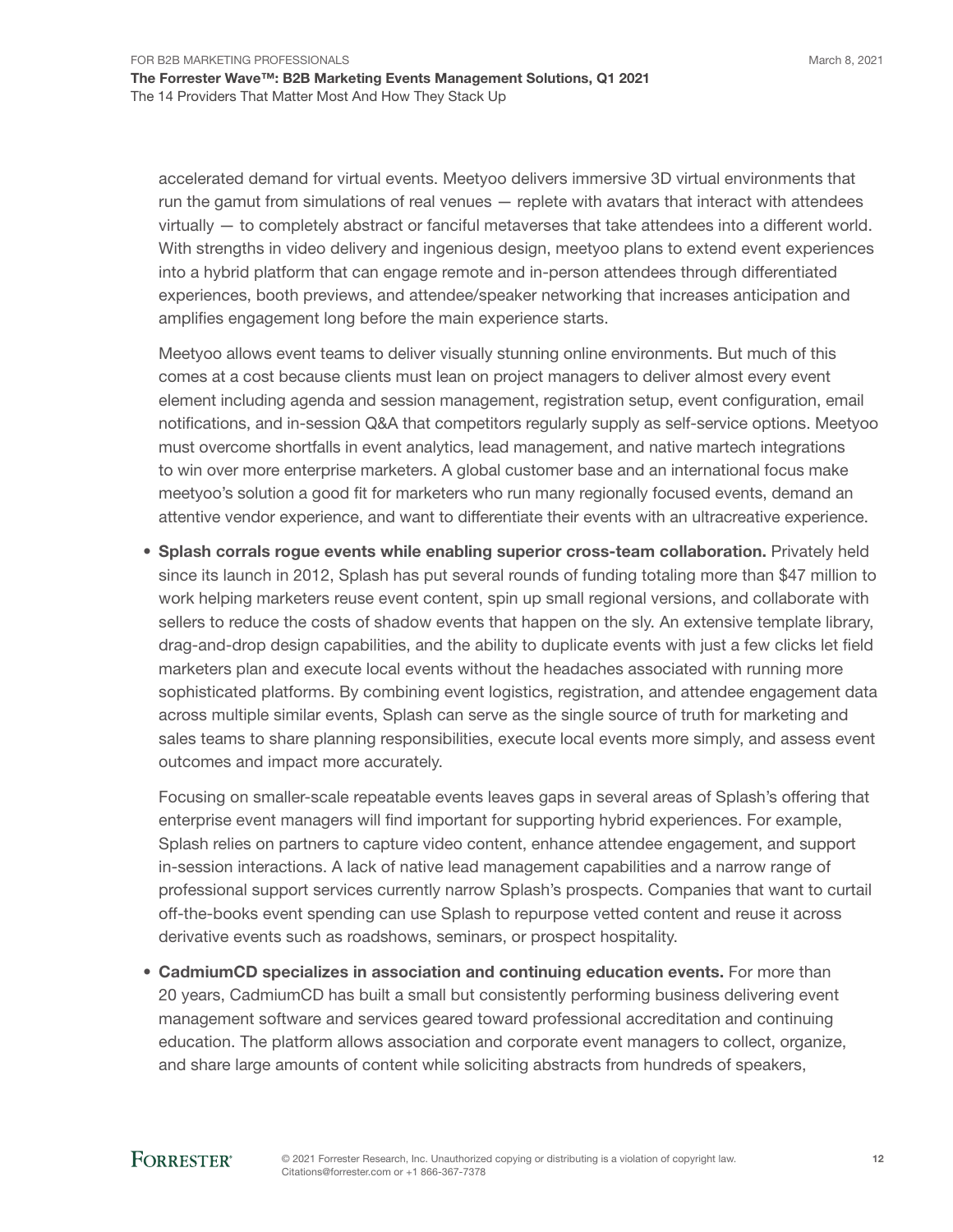March 8, 2021

vetting their proposals, and supporting live, on-demand, or simulive delivery in an e-learning-like environment. Reference customers commend its realistic and upfront business practices, stating that CadmiumCD doesn't overpromise or underdeliver.

Focused primarily on continuing education and accreditation performed in physical venues, CadmiumCD lacks rich capabilities in the areas of event registration, attendee interaction features, and virtual event venues that give attendees an online environment to explore and navigate. Event analytics, lead management support, and integrations with martech partners also remain limited due to this professional accreditation focus. However, for event managers who must satisfy specific attendee certification or education requirements, CadmiumCD fills this niche expertly.

# Evaluation Overview

We evaluated vendors against 28 criteria, which we grouped into three high-level categories:

- Current offering. Each vendor's position on the vertical axis of the Forrester Wave graphic indicates the strength of its current offering. Key criteria for these solutions include event organization and management, audience engagement and interaction, marketing support, and professional support services.
- Strategy. Placement on the horizontal axis indicates the strength of the vendors' strategies. We evaluated category vision, execution roadmap, partner and community ecosystem, and market differentiation.
- Market presence. Represented by the size of the markers on the graphic, our market presence scores reflect each vendor's operating revenue and trajectory, customer base and event attendance numbers, and global footprint.

#### Vendor Inclusion Criteria

Forrester included 14 vendors in the assessment: 6Connex, Bizzabo, CadmiumCD, Certain, Circa, Cvent, Hubb, Intrado, Kaltura, meetyoo, ON24, RainFocus, Splash, and SpotMe. Each of these vendors demonstrated at least four of the following. They:

- Earned \$3 million or more in event management solution revenue. Invited vendors had a minimum of \$3 million in annual revenue from their marketing event management products and services for the most recent fiscal year before the coronavirus pandemic hit in 2020.
- Have customers who ran online events on their platform during the pandemic. After regional governments announced work-from-home and social distancing orders in March 2020, invited vendors had at least half (50%) of their customers run virtual versions as alternative or net-new events.
- Have customers who ran online and physical events using their platform. Invited vendors needed to demonstrate that while current customers were using them primarily for virtual events, at least one-quarter (25%) had used them for managing physical events at one time.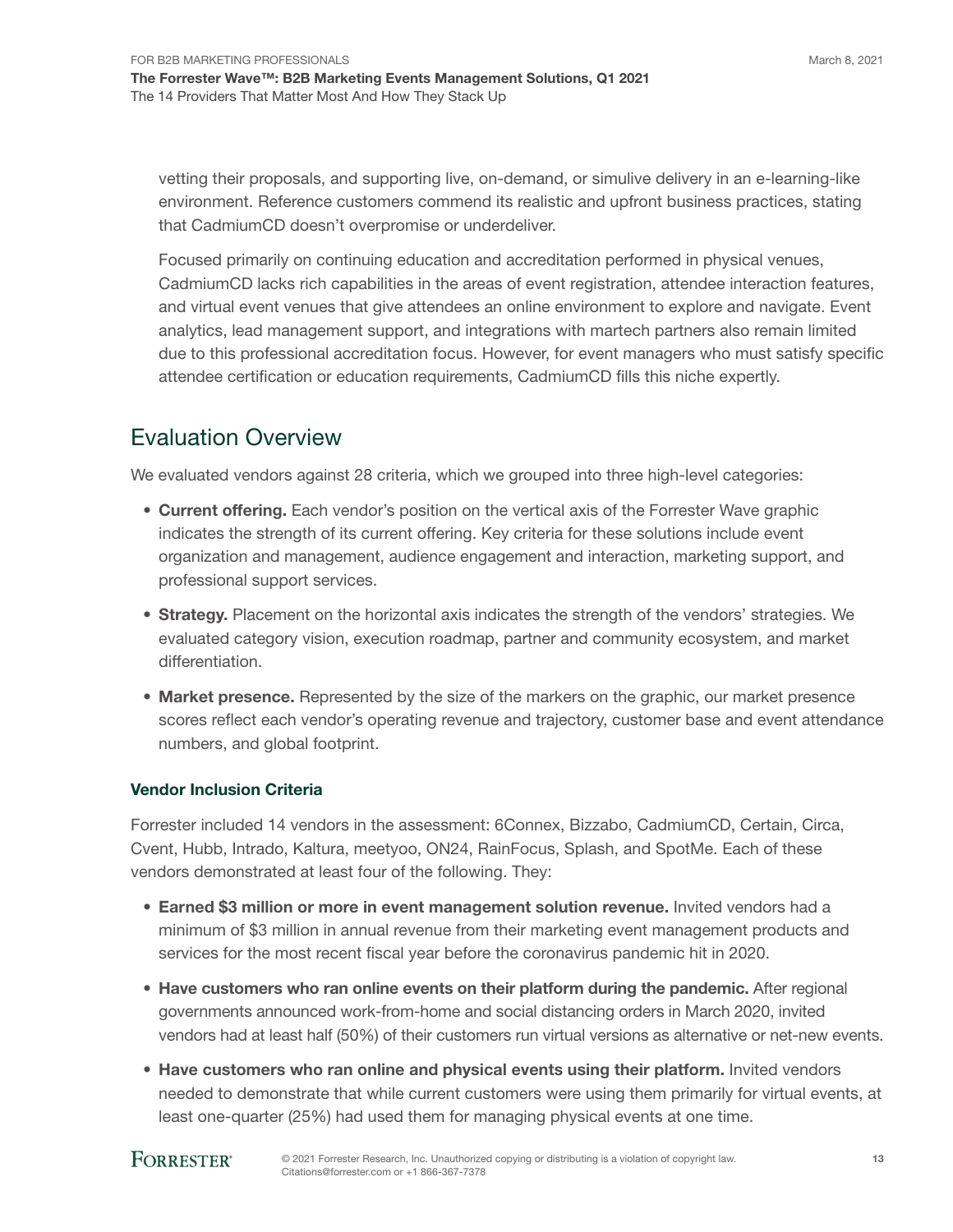- Demonstrated both enterprise and market traction. Included vendors often competed for enterprise-class deals (based on Forrester client interviews, customer reference surveys, and vendor responses to surveys) and illustrated a vision for or contributed thought leadership to the marketing event management space. Vendors have also demonstrated the ability to support the marketing event technology needs of Forrester customers.
- Received Forrester client interest. Forrester clients have expressed interest in learning more about evaluated vendors, have asked questions about the category frequently, or have evaluated vendors as part of inquiry, advisory, and consulting.

# Engage With An Analyst

Gain greater confidence in your decisions by working with Forrester thought leaders to apply our research to your specific business and technology initiatives.

#### Analyst Inquiry

To help you put research into practice, connect with an analyst to discuss your questions in a 30-minute phone session — or opt for a response via email.

#### [Learn more.](https://www.forrester.com/events?N=10006+5025) The contract the learn more. The contract the learn more.

#### Analyst Advisory

Translate research into action by working with an analyst on a specific engagement in the form of custom strategy sessions, workshops, or speeches.

Webinar

Join our online sessions on the latest research affecting your business. Each call includes analyst Q&A and slides and is available on-demand.

[Forrester's research apps for iOS and Android.](http://www.forrester.com/app)

Stay ahead of your competition no matter where you are.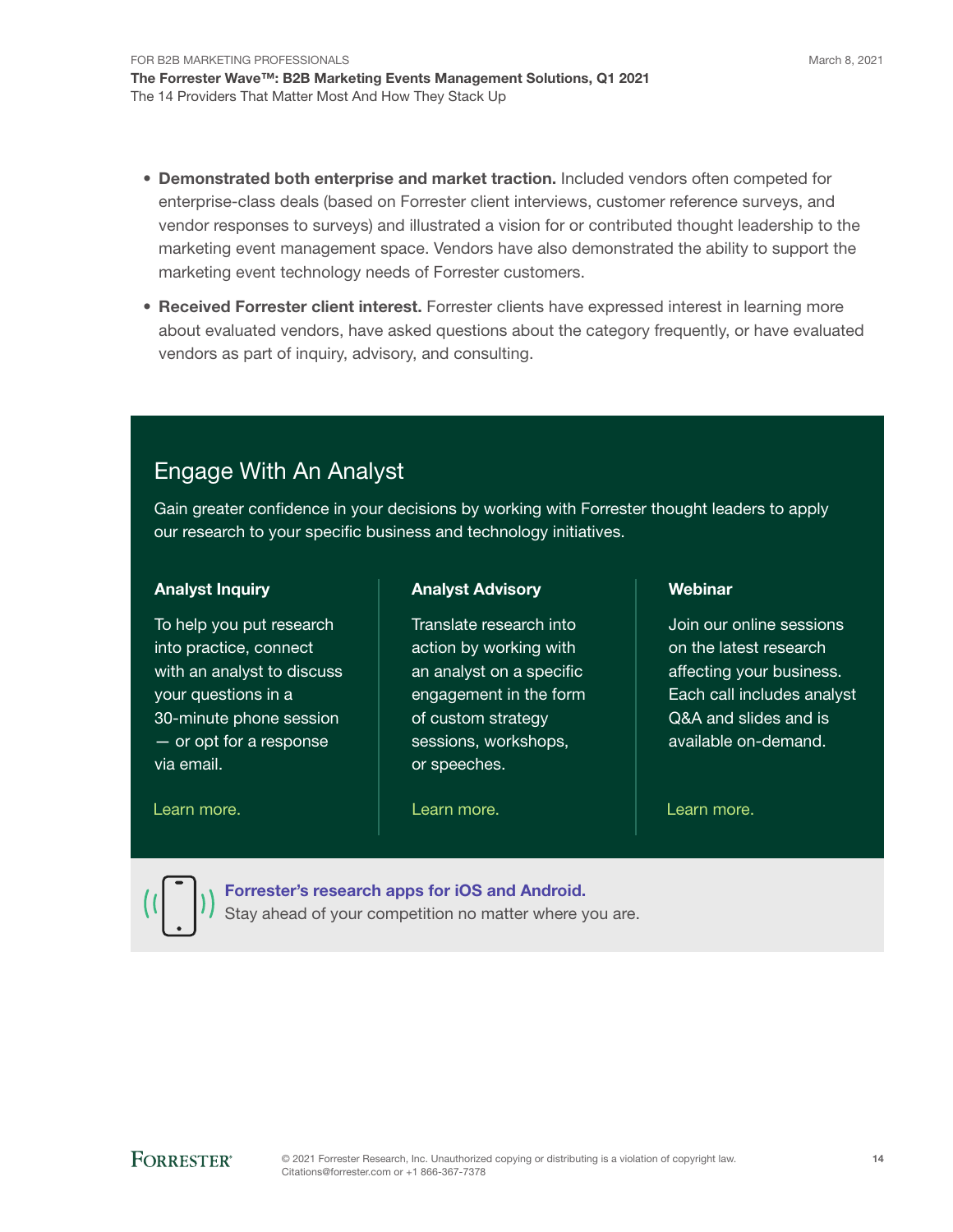# Supplemental Material

#### Online Resource

We publish all our Forrester Wave scores and weightings in an Excel file that provides detailed product evaluations and customizable rankings; download this tool by clicking the link at the beginning of this report on Forrester.com. We intend these scores and default weightings to serve only as a starting point and encourage readers to adapt the weightings to fit their individual needs.

#### The Forrester Wave Methodology

A Forrester Wave is a guide for buyers considering their purchasing options in a technology marketplace. To offer an equitable process for all participants, Forrester follows [The Forrester Wave™](https://www.forrester.com/marketing/policies/forrester-wave-methodology.html)  [Methodology Guide](https://www.forrester.com/marketing/policies/forrester-wave-methodology.html) to evaluate participating vendors.

In our review, we conduct primary research to develop a list of vendors to consider for the evaluation. From that initial pool of vendors, we narrow our final list based on the inclusion criteria. We then gather details of product and strategy through a detailed questionnaire, demos/briefings, and customer reference surveys/interviews. We use those inputs, along with the analyst's experience and expertise in the marketplace, to score vendors, using a relative rating system that compares each vendor against the others in the evaluation.

We include the Forrester Wave publishing date (quarter and year) clearly in the title of each Forrester Wave report. We evaluated the vendors participating in this Forrester Wave using materials they provided to us by December 1, 2020, and did not allow additional information after that point. We encourage readers to evaluate how the market and vendor offerings change over time.

In accordance with [The Forrester Wave™ and New Wave™ Vendor Review Policy](https://www.forrester.com/marketing/policies/wave-vendor-review-policy.html), Forrester asks vendors to review our findings prior to publishing to check for accuracy. Vendors marked as nonparticipating vendors in the Forrester Wave graphic met our defined inclusion criteria but declined to participate in or contributed only partially to the evaluation. We score these vendors in accordance with The Forrester Wave™ And The Forrester New Wave™ Nonparticipating And Incomplete [Participation Vendor Policy](https://www.forrester.com/marketing/policies/wave-vendor-nonparticipation-policy.html) and publish their positioning along with those of the participating vendors.

#### Integrity Policy

We conduct all our research, including Forrester Wave evaluations, in accordance with the Integrity [Policy](http://www.forrester.com/marketing/policies/integrity-policy.html) posted on our website.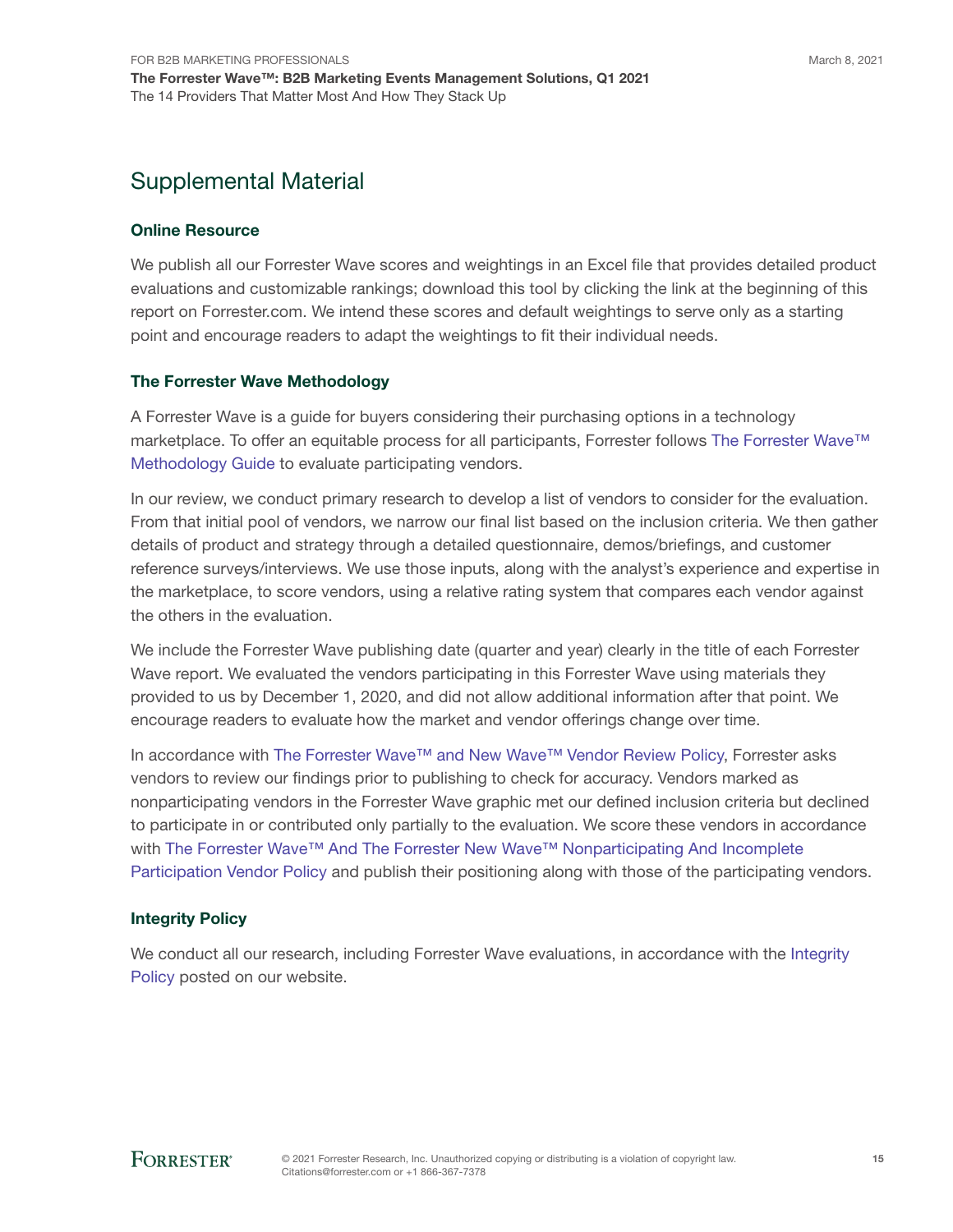# **Endnotes**

- <sup>1</sup> Source: Laura Ramos and Nick Barber, "Are Virtual Events The Right Move For You?" Forrester Blogs, March 25, 2020 (https://go.forrester.com/blogs/virtual-events-as-alternative-to-physical-or-canceling/).
- <sup>2</sup> See the Forrester report "[Now Tech: B2B Event Management Software, Q2 2019](http://www.forrester.com/go?objectid=RES144377)."
- <sup>3</sup> See the Forrester report "[Now Tech: B2B Online Event Technologies, Q3 2020.](http://www.forrester.com/go?objectid=RES161315)"
- <sup>4</sup> Source: "New Lessons From Hosting Virtual B2B Marketing Events Will Persist Once In-Person Events Return," Forrester (https://www.forrester.com/fn/6lY8TzR4yQwGKoaKThq5QL).
- <sup>5</sup> Source: "Collection: Focus On Content Quality And Remote Engagement To Prepare For B2B Hybrid Events," Forrester (https://www.forrester.com/fn/4JzZkYfdK6rkKJHwQa52Ys)
- <sup>6</sup> Source: "80 Percent of Marketers Predict Future of Event Marketing will Combine In-Person and Virtual," PRWeb press release, November 18, 2020 (https://www.prweb.com/releases/80\_percent\_of\_marketers\_predict\_future\_of\_event\_ marketing\_will\_combine\_in\_person\_and\_virtual/prweb17554889.htm#:~:text=The%20research%20found%20that%20 80,in%20hybrid%20events%20in%202021).
- <sup>7</sup> Source: Forrester's Q4 2020 B2B Marketing Events Management Solutions Forrester Wave™ Customer Reference Survey.
- <sup>8</sup> Source: Forrester's Q4 2020 B2B Marketing Events Management Solutions Forrester Wave™ Customer Reference Survey.